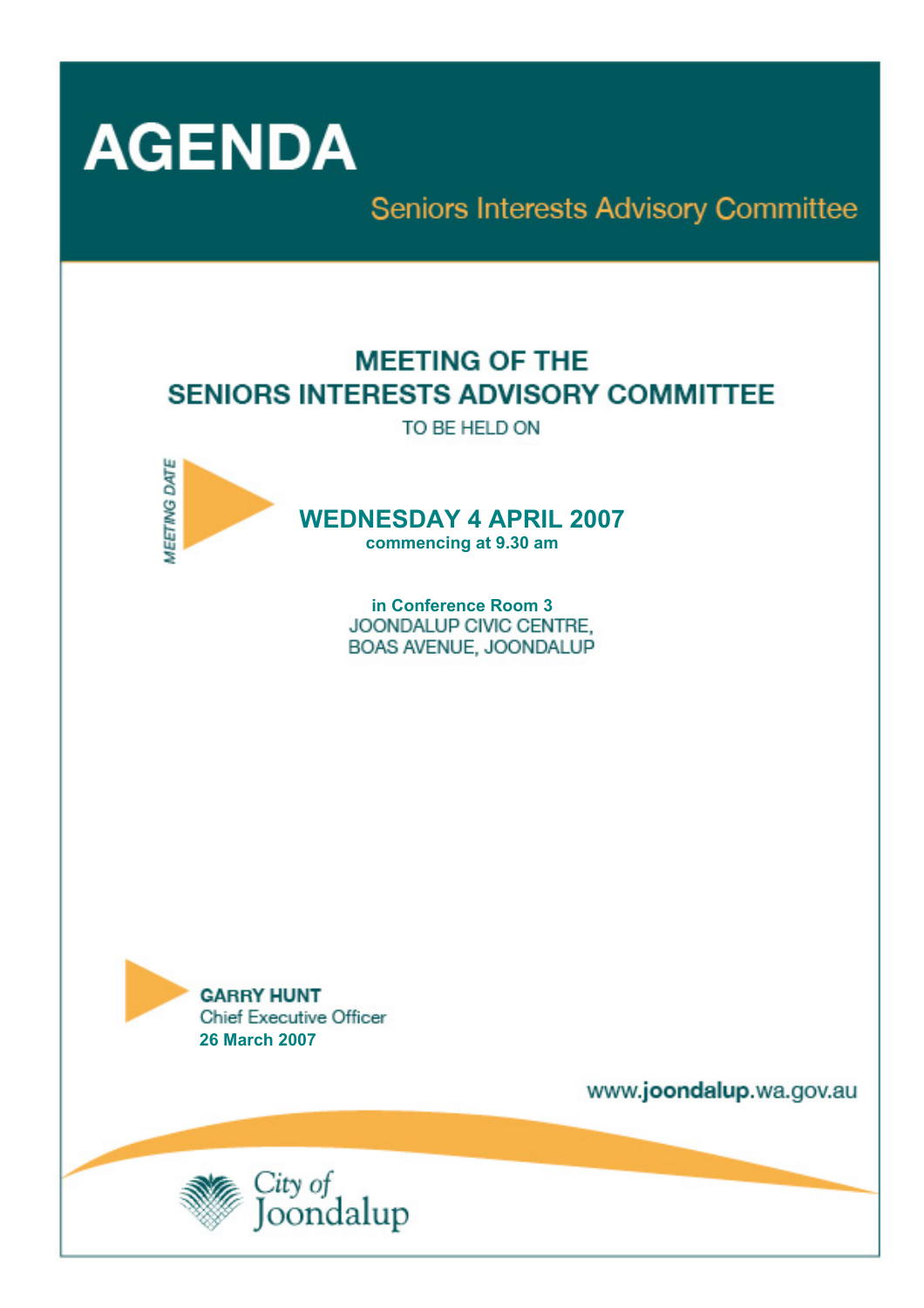# **CITY OF JOONDALUP**

Notice is hereby given that a meeting of the **SENIORS INTERESTS ADVISORY COMMITTEE** will be held in Conference Room 3, Joondalup Civic Centre, Boas Avenue, Joondalup on **WEDNESDAY 4 APRIL 2007** commencing at **9.30am.**

GARRY HUNT Chief Executive Officer **Joondalup** 26 March 2007 Western Australia

### **AGENDA**

#### **C***o***mmittee Members**

Cr Richard Currie Cr Brian Corr Margaret March, Community Member Joy Coleman, Community Member Valerie Corey, Community Member Patricia Geary, Community Member Allyn Bryant, Association of Independent Retirees Sharleen Mann, Silver Chain Helen Attrill, Industry Representative Kevan Rogerson, Industry Representative

#### **Terms of Reference**

- $\triangleright$  To oversee the strategic coordination of all seniors' issues across Council.
- $\triangleright$  To provide advice to Council to ensure that the concerns of seniors are adequately represented in the City's planning processes and the strategic directions being developed for older people across the City.

#### **DECLARATION OF OPENING**

**APOLOGIES/LEAVE OF ABSENCE**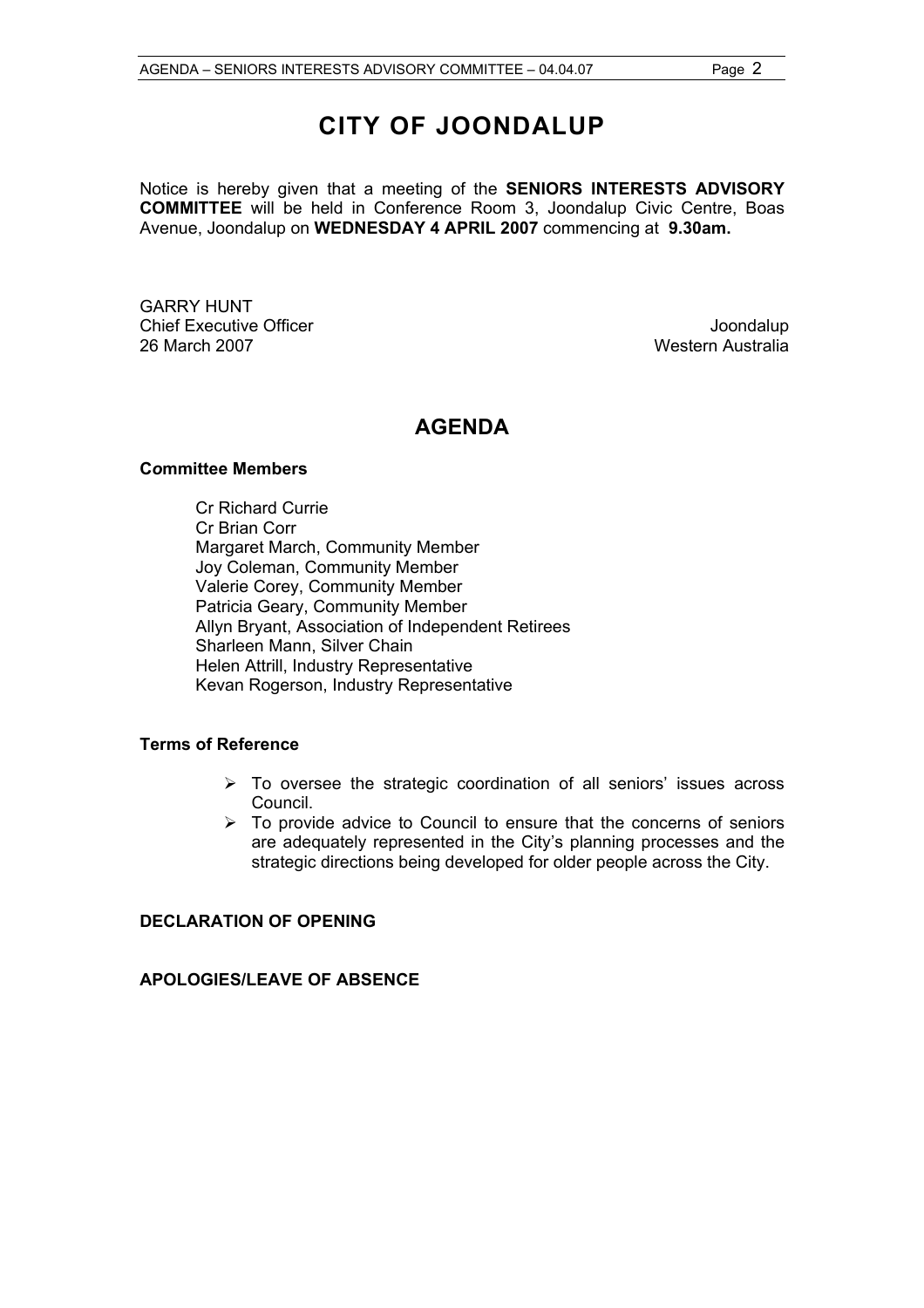#### **CONFIRMATION OF MINUTES**

MINUTES OF THE SENIORS INTERESTS ADVISORY COMMITTEE HELD ON 7 FEBRUARY 2007

#### **RECOMMENDATION**

**That the minutes of the meeting of the Seniors Interests Advisory Committee held on 7 February 2007 be confirmed as a true and correct record.** 

**ANNOUNCEMENTS BY THE PRESIDING PERSON WITHOUT DISCUSSION** 

#### **DECLARATIONS OF INTEREST**

**IDENTIFICATION OF MATTERS FOR WHICH THE MEETING MAY SIT BEHIND CLOSED DOORS** 

**PETITIONS AND DEPUTATIONS** 

#### **REPORTS**

| ltem 1 | SENIORS INTERESTS ADVISORY COMMITTEE<br><b>INDUSTRY REPRESENTATIVE NOMINATIONS</b>               | Page 4  |
|--------|--------------------------------------------------------------------------------------------------|---------|
| Item 2 | SENIORS: THE ART OF AGEING 2007 SENIORS<br><b>EVENT</b>                                          | Page 8  |
| Item 3 | PROGRAMS,<br><b>SENIORS'</b><br><b>ELIGIBILITY</b><br><b>FOR</b><br><b>SERVICES AND PAYMENTS</b> | Page 13 |
| Item 4 | <b>PRESENTATION - PLATINUM 50+ ADVENTURE</b>                                                     | Page 18 |
|        | <b>MOTIONS OF WHICH PREVIOUS NOTICE HAS BEEN GIVEN</b>                                           |         |
|        |                                                                                                  |         |

**REQUESTS FOR REPORTS FOR FUTURE CONSIDERATION** 

**CLOSURE**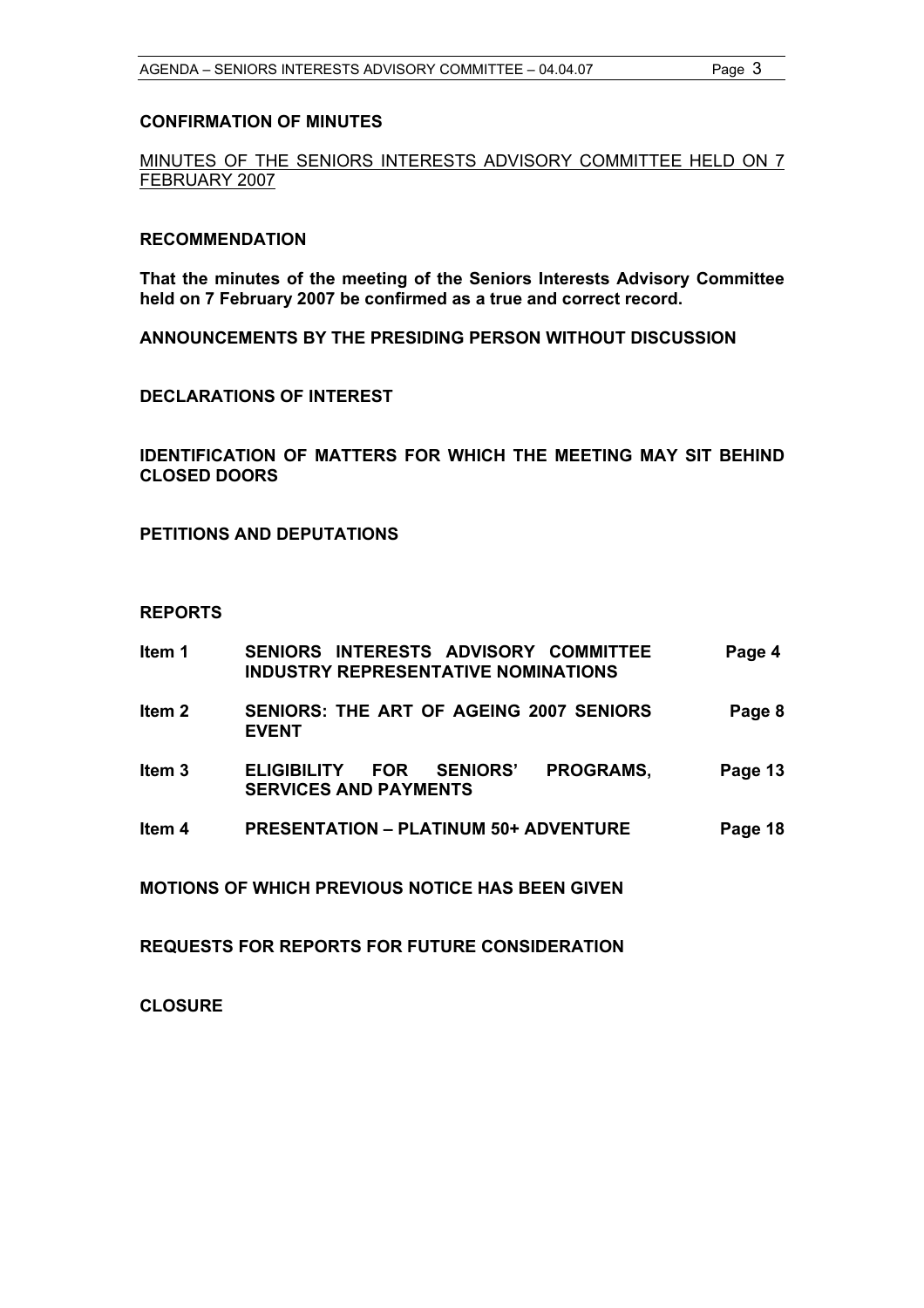## **ITEM 1 SENIORS INTERESTS ADVISORY COMMITTEE INDUSTRY REPRESENTATIVE NOMINATIONS**

WARD: All

**RESPONSIBLE** Mr Clayton Higham **DIRECTOR:** Planning and Community Development

#### **PURPOSE**

To provide the Seniors Interests Advisory Committee (SIAC) with nominations received for the Industry representative vacancy.

\_\_\_\_\_\_\_\_\_\_\_\_\_\_\_\_\_\_\_\_\_\_\_\_\_\_\_\_\_\_\_\_\_\_\_\_\_\_\_\_\_\_\_\_\_\_\_\_\_\_\_\_\_\_\_\_\_\_\_\_\_\_\_\_\_\_\_

#### **EXECUTIVE SUMMARY**

This report details the process undertaken to fill the SIAC "industry representative" vacancy. The process included advertising in the Joondalup Times community newspaper and disseminating an advertisement electronically through an extensive email network.

*It is recommended that the Seniors Interests Advisory Committee:* 

- *1 NOTES the process undertaken to fill the "industry representative" vacancy;*
- *2 NOTES the three nominations received from:*

| Ms Maria Bunn     |                                                     | Manager, Multicultural Aged Care Service WA |         |                          |
|-------------------|-----------------------------------------------------|---------------------------------------------|---------|--------------------------|
| Ms Lynda Waterman |                                                     | Senior Community Liaison                    | Officer | $\overline{\phantom{0}}$ |
|                   |                                                     | <b>Commonwealth Carelink</b>                |         |                          |
| Mr Peter Boam     | <b>WA Retirement Villages Residents Association</b> |                                             |         |                          |

*3 SUBMITS its preferred nominee, who members determine to be most appropriate given the Committee's objectives, to Council for endorsement.* 

#### **BACKGROUND**

The SIAC operates under a Terms of Reference, which outlines membership, terms of appointment and vacancies and informs the process of filling Committee vacancies.

#### **DETAILS**

The SIAC "industry representative" vacancy was advertised:

- Throughout the extensive "industry" email network of the Community Development Officer;
- In the Joondalup Voice section of the Joondalup Times community newspaper on 8 February 2007;
- By word of mouth as opportunities presented.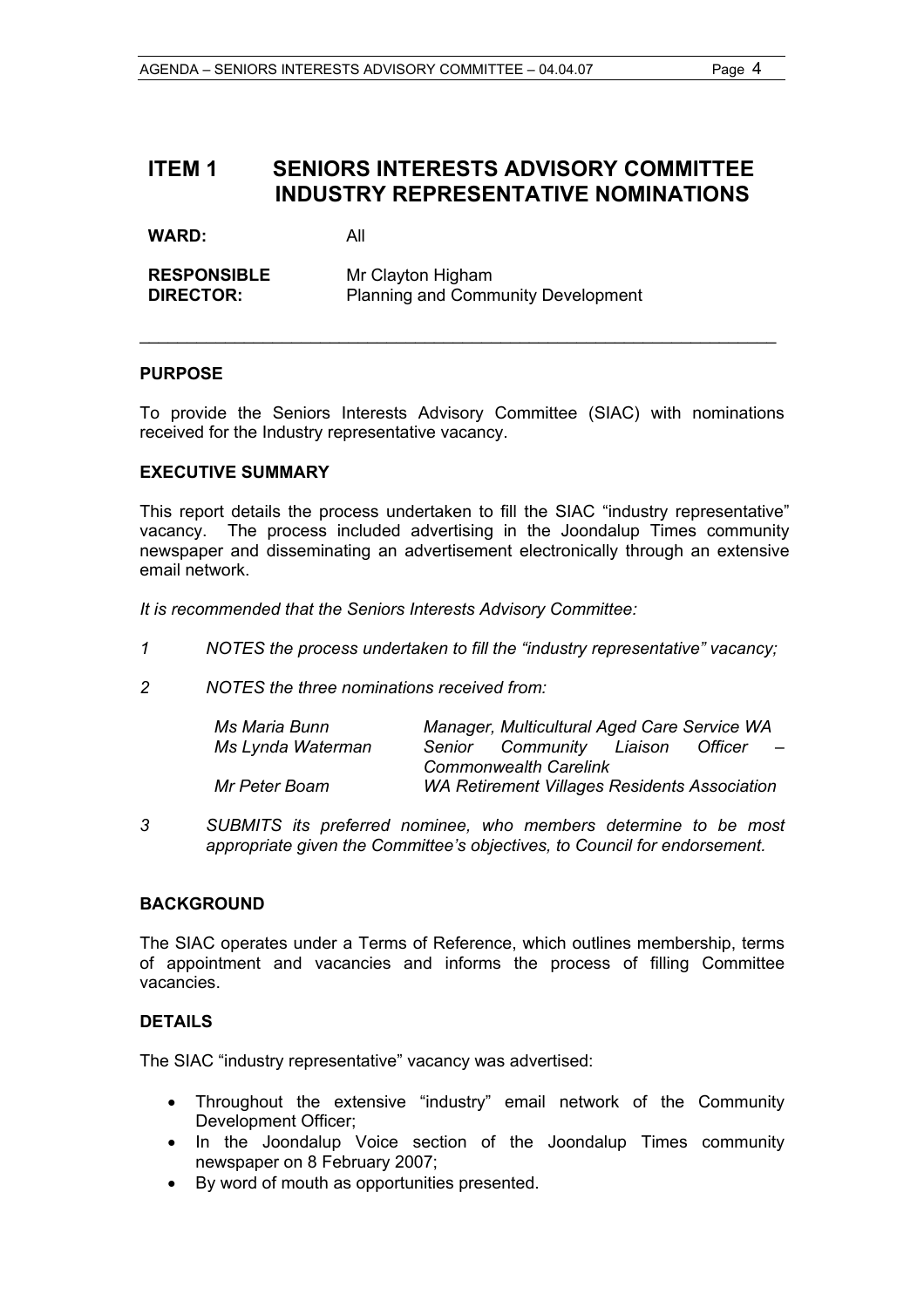Expressions of interest were received from people within the following agencies:

- Multicultural Aged Care Service WA (MACSWA);
- Commonwealth Carelink & Respite Centre;
- National Seniors;
- WA Retirement Villages Residents Association (WARCRA);
- Edith Cowan University Occupational Therapy Department.

Nominations have been received from:

- Maria Bunn Manager MACSWA;
- Lynda Waterman Senior Community Liaison Officer Commonwealth Carelink and
- Peter Boam WARCRA.

Nominations provide detailed information from nominees addressing the two questions asked on the nomination form. These are:

- How would your knowledge and experience in the seniors' area benefit the SIAC?
- What do you see as contemporary and emerging issues for seniors?

Peter Boam WARCRA, submitted an nomination application before receiving a nomination package. In terms of fair and equitable process, he was requested to complete the Seniors Interests Advisory Committee (SIAC) Industry Representative Vacancy Nomination Form, which he has since done after a nomination package with all relevant information was sent to him. Other nominees to date, have addressed the two questions, documenting many years' experience in the Aged Care area, as well as demonstrating a wealth of knowledge and experience and an understanding of issues for seniors.

#### **Link to Strategic Plan:**

The SIAC is linked to the Strategic Plan through the following:

Community Wellbeing

#### Outcome:

The City of Joondalup provides social opportunities that meet community needs

#### Objective 1.3:

To continue to provide services that meet changing needs of a diverse and growing community

#### Strategy 1.3.2:

Provide quality of life opportunities for all community members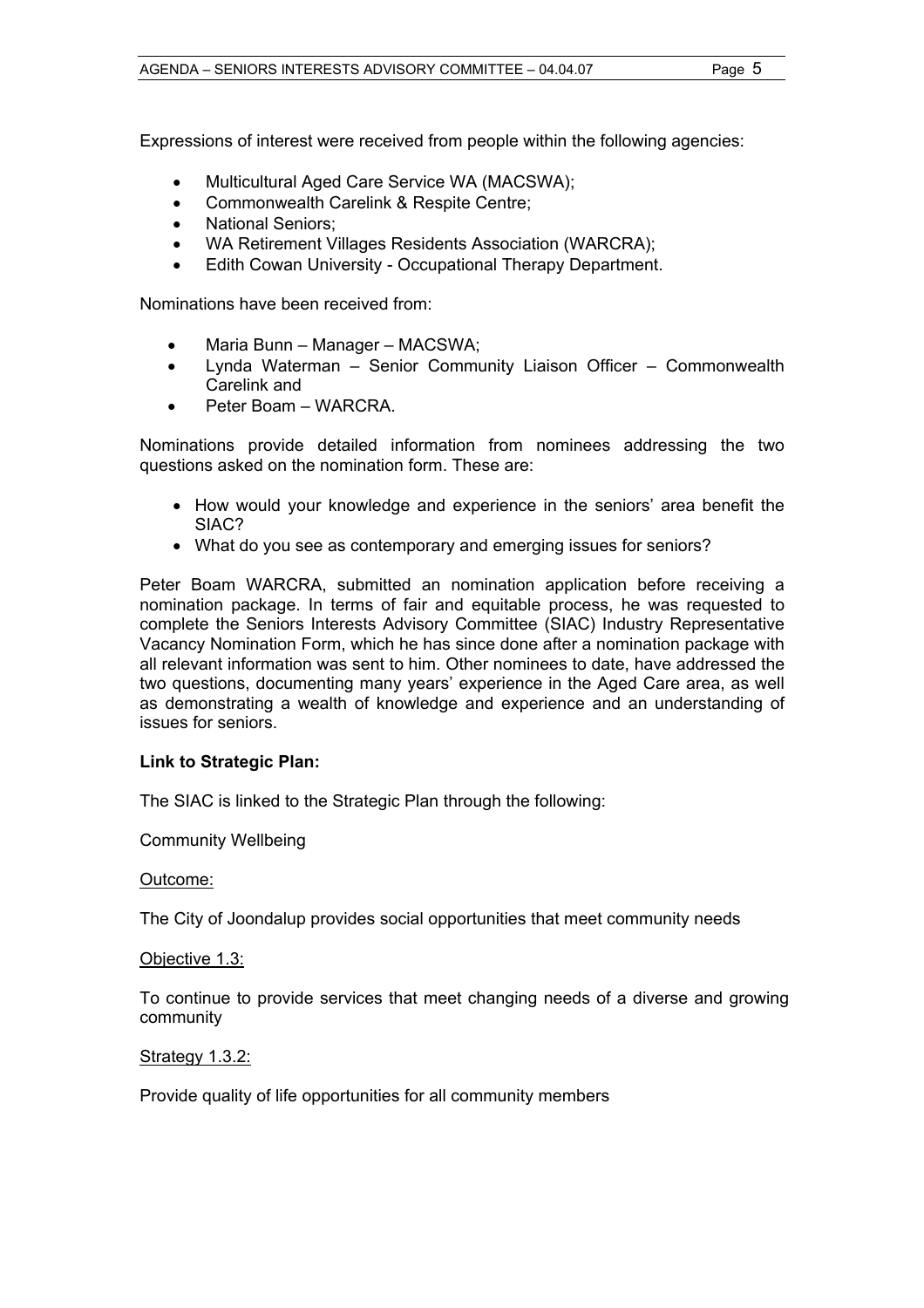#### Strategy 1.3.3:

Provide support, information and resources

City Development

#### Outcome:

The City of Joondalup recognises the changing demographic needs of the community

Objective 3.3

To continue to meet changing demographic needs

Strategy 3.3.2

Integrate plans to support community and business development

Organisational development

Outcome:

The City of Joondalup is an interactive community

Objective 4.3

To ensure the city responds to and communicates with the community

#### Strategy 4.3.1:

Provide effective and clear community consultation

Objective 4.3.2

Provide accessible community information

#### **Legislation – Statutory Provisions:**

The SIAC is a Council Committee, therefore membership needs to be endorsed by Council. The Committee's Terms of Reference require that the tenure of the Committee be for a period of two years and that the two-year period coincide with the election cycle of the elected Council.

#### **Legislation – Statutory Provisions:**

Not Applicable

#### **Risk Management considerations:**

Not Applicable

#### **Financial/Budget Implications:**

Not Applicable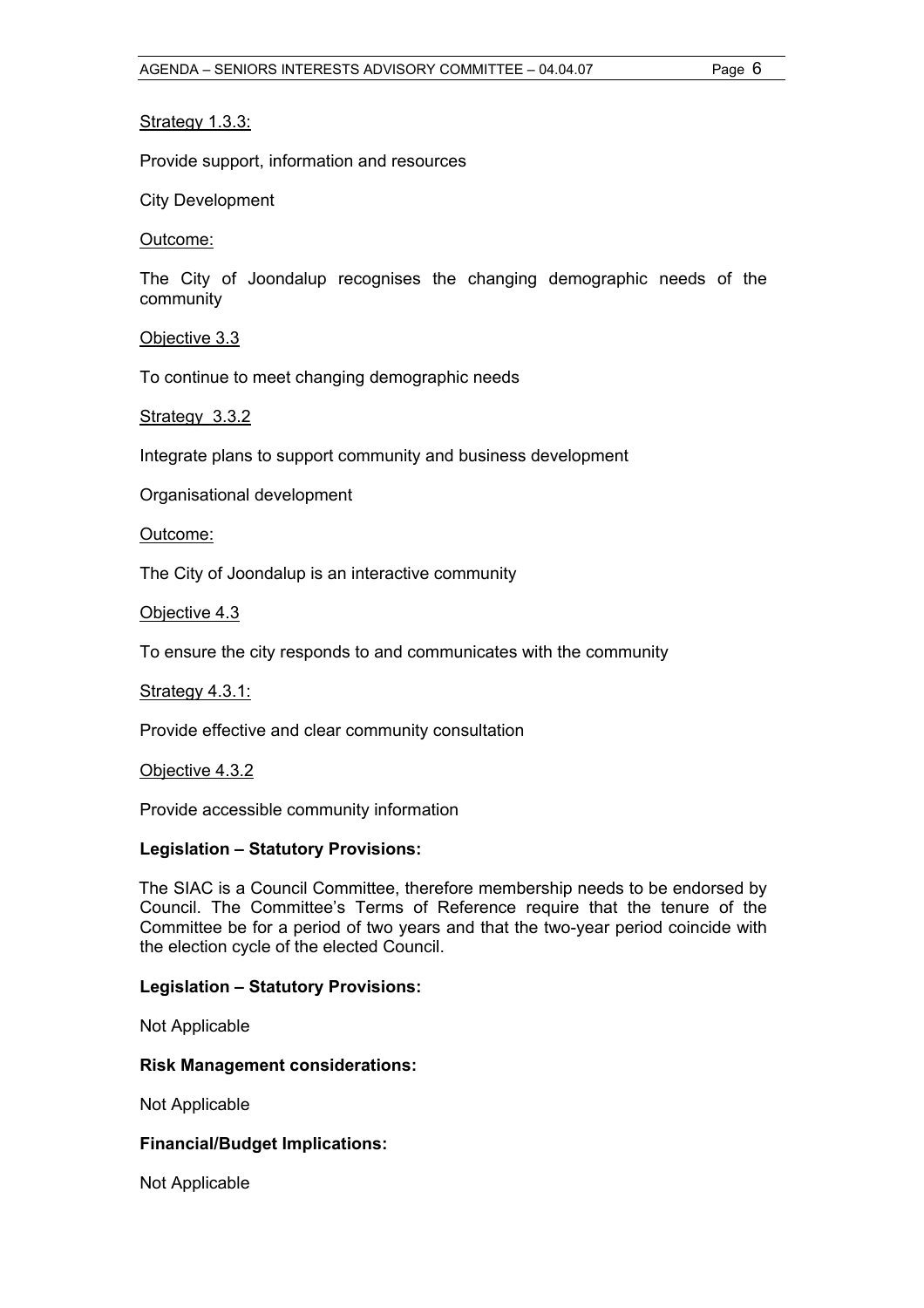#### **Policy implications:**

Not Applicable

#### **Regional Significance:**

Not applicable

#### **Sustainability implications:**

Not Applicable

#### **Consultation:**

Not Applicable

#### **COMMENT**

The three nominations for the SIAC industry representative vacancy are from individuals who have a vast range of experience and knowledge and come from different backgrounds and areas. All three meet the criteria to join the SIAC as an industry representative. Information provided by individuals on the nomination form, highlights the knowledge and experience of each nominee. This is an excellent opportunity for the Committee to endorse a quality representative, adding to the depth of knowledge and experience and importantly, the diversity of industry representation on the SIAC.

#### **ATTACHMENTS**

Attachment 1 Nomination Forms

#### **VOTING REQUIREMENTS**

Simple Majority

#### **RECOMMENDATION**

#### **That the Seniors Interests Advisory Committee:**

- **1 NOTES the process undertaken to fill the "industry representative" vacancy;**
- **2 NOTES the three nominations received from:**

| <b>Ms Maria Bunn</b>     | <b>Manager, Multicultural Aged Care Service WA</b>  |                |          |
|--------------------------|-----------------------------------------------------|----------------|----------|
| <b>Ms Lynda Waterman</b> | <b>Senior Community Liaison</b>                     | <b>Officer</b> | $\equiv$ |
|                          | <b>Commonwealth Carelink</b>                        |                |          |
| <b>Mr Peter Boam</b>     | <b>WA Retirement Villages Residents Association</b> |                |          |

**3 SUBMITS its preferred nominee, who members determine to be most appropriate given the Committee's objective, to Council for endorsement.**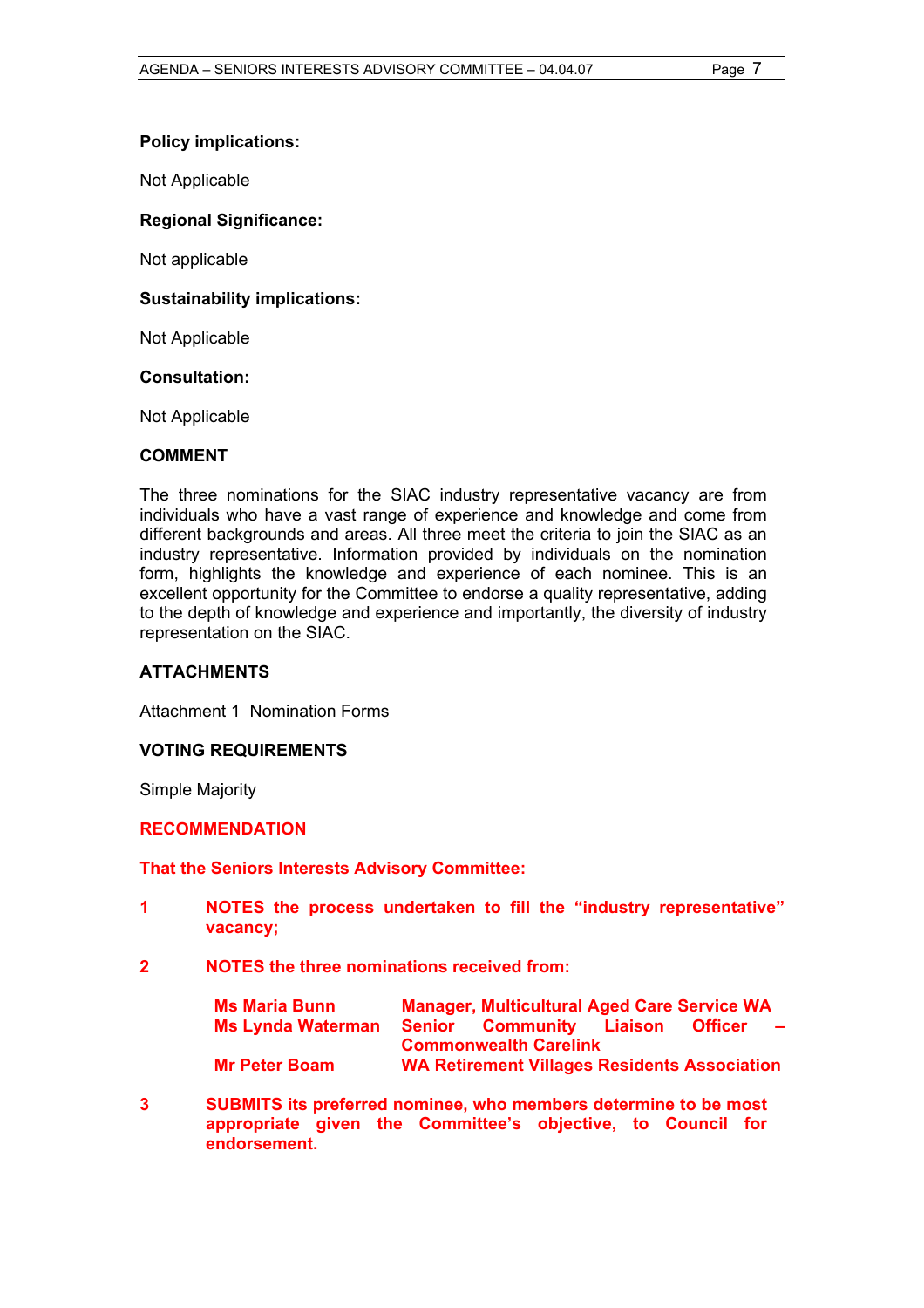## **ITEM 2 SENIORS: THE ART OF AGEING 2007 SENIORS EVENT**

**WARD:** All

| <b>RESPONSIBLE</b> | Mr Clayton Higham                         |
|--------------------|-------------------------------------------|
| <b>DIRECTOR:</b>   | <b>Planning and Community Development</b> |

#### **PURPOSE**

To report to the Seniors Interests Advisory Committee (SIAC) on the proposed timeline for the City's 2006 seniors event "Seniors: The Art of Ageing."

#### **EXECUTIVE SUMMARY**

The 2007 seniors event will reflect identified seniors event objectives as well as the objectives of the Seniors Plan 2004 – 2008. The event will continue to promote the principles of holistic positive active ageing health and wellbeing and will be held at a time endorsed by the SIAC.

*It is recommended that the Seniors Interests Advisory Committee:* 

- *1 NOTES the proposed timeline to plan, develop and deliver the 2007 seniors event;*
- *2 ENDORSES that the 2007 seniors event be held during 10-14 September 2007.*

#### **BACKGROUND**

At the SIAC meeting of 7 February 2007, the Committee noted the proposed activities budget and suggested names for 2007 seniors' event. The Committee endorsed "Seniors: The Art of Ageing," as the name for the 2007 seniors event. The name offers continuity, or a theme, following on from the 2006 event "Seniors: This is Your Life."

#### **DETAILS**

It is proposed that the Committee discusses if the event should be held over one or two weeks in September or October 2007, to enable it to:

- Be consistently held around the same time each year;
- Align with but not overlap or occur at the same time as the state wide 2007 Bankwest Seniors Week 28 October – 4 November;
- Consider the third term school holidays  $1 15$  October and the impact on grandparents who may have grand parenting / parenting commitments;
- Take advantage of the season of spring which is likely to be conducive to outdoor activities as well as generally getting out and about for older people.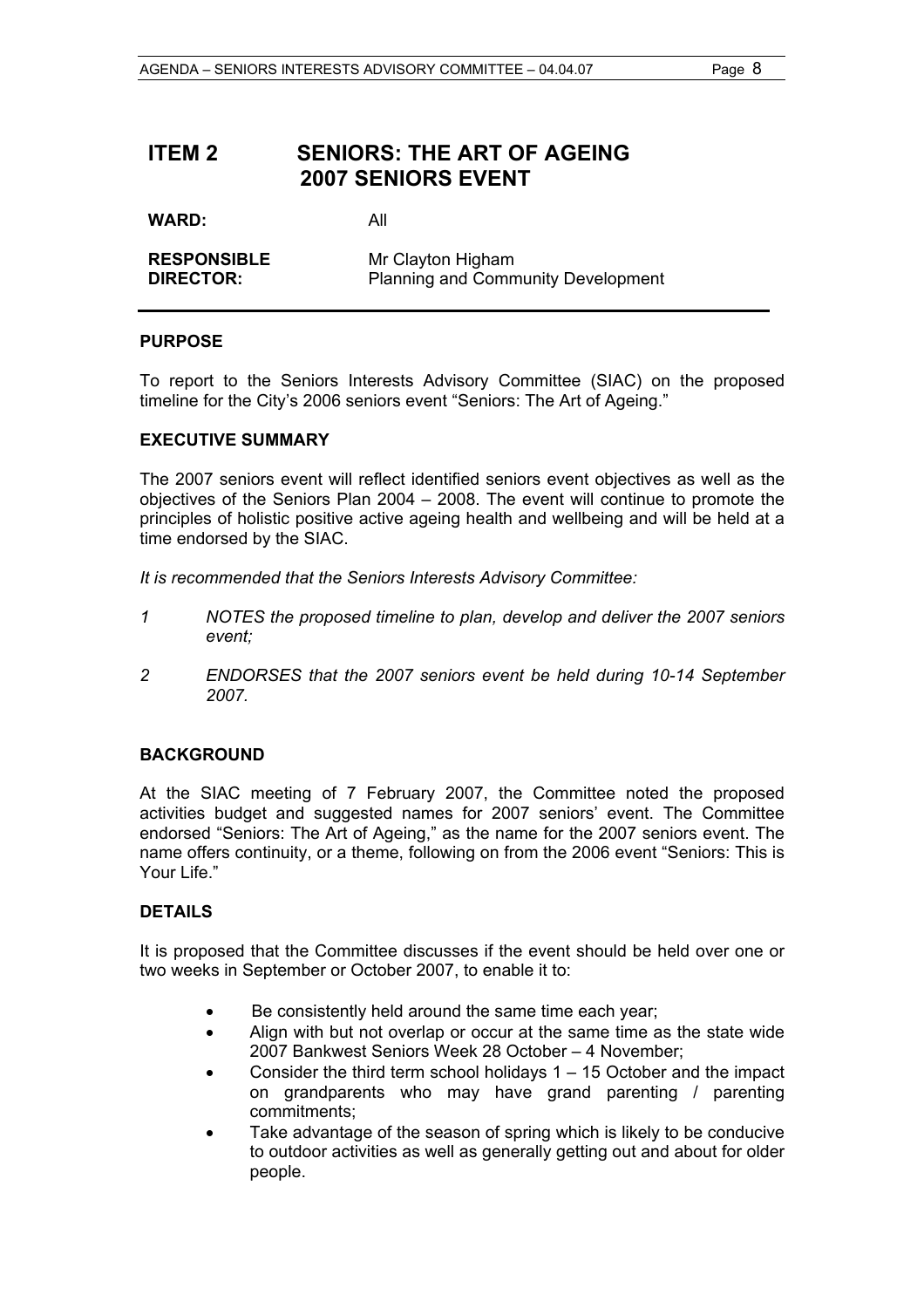The proposed working timeline for the Event is laid out below:

| <b>ACTIVITY</b>                                                                                      | <b>DETAIL</b>                                                                                                      | <b>TIMELINE</b>            |
|------------------------------------------------------------------------------------------------------|--------------------------------------------------------------------------------------------------------------------|----------------------------|
| Identify SIAC working group                                                                          | Community Development   February<br>Officer (CDO) to contact<br><b>SIAC members</b>                                |                            |
| <b>Budget for event</b>                                                                              | Proposed 2007 event<br>budget to be included in<br>City's usual<br>budgetary process                               | As appropriate             |
| SIAC working group to hold first<br>meeting                                                          | Group to meet and begin<br>planning for event                                                                      | February or early<br>March |
| SIAC working group to meet<br>regularly                                                              | Group to meet fortnightly<br>from initial meeting to plan<br>and develop event activities<br>& program             | March<br>September         |
| Identify & contact key internal<br>stakeholders                                                      | i.e. Marketing, Libraries,<br>Leisure Centre, Recreation,<br>Culture & Art                                         | March $>$ ongoing          |
| Identify & contact key external<br>stakeholders & partners                                           | i.e. blend(er) gallery,<br>seniors groups, West Coast<br>TAFE, Police Academy,<br>peak govt & non govt<br>agencies | March $>$ ongoing          |
| Identify<br>entertainers,<br>artists,<br>celebrities, activities                                     | Develop a "wish list" of<br>potential<br>people<br>and/or<br>event activities and proceed<br>to make contact       | March $>$ ongoing          |
| Collaborate with<br>internal &<br>stakeholders<br>external<br>to<br>develop new activities for event | Continue to plan, develop<br>negotiate<br>and<br>practical<br>arrangements and issues                              | Ongoing                    |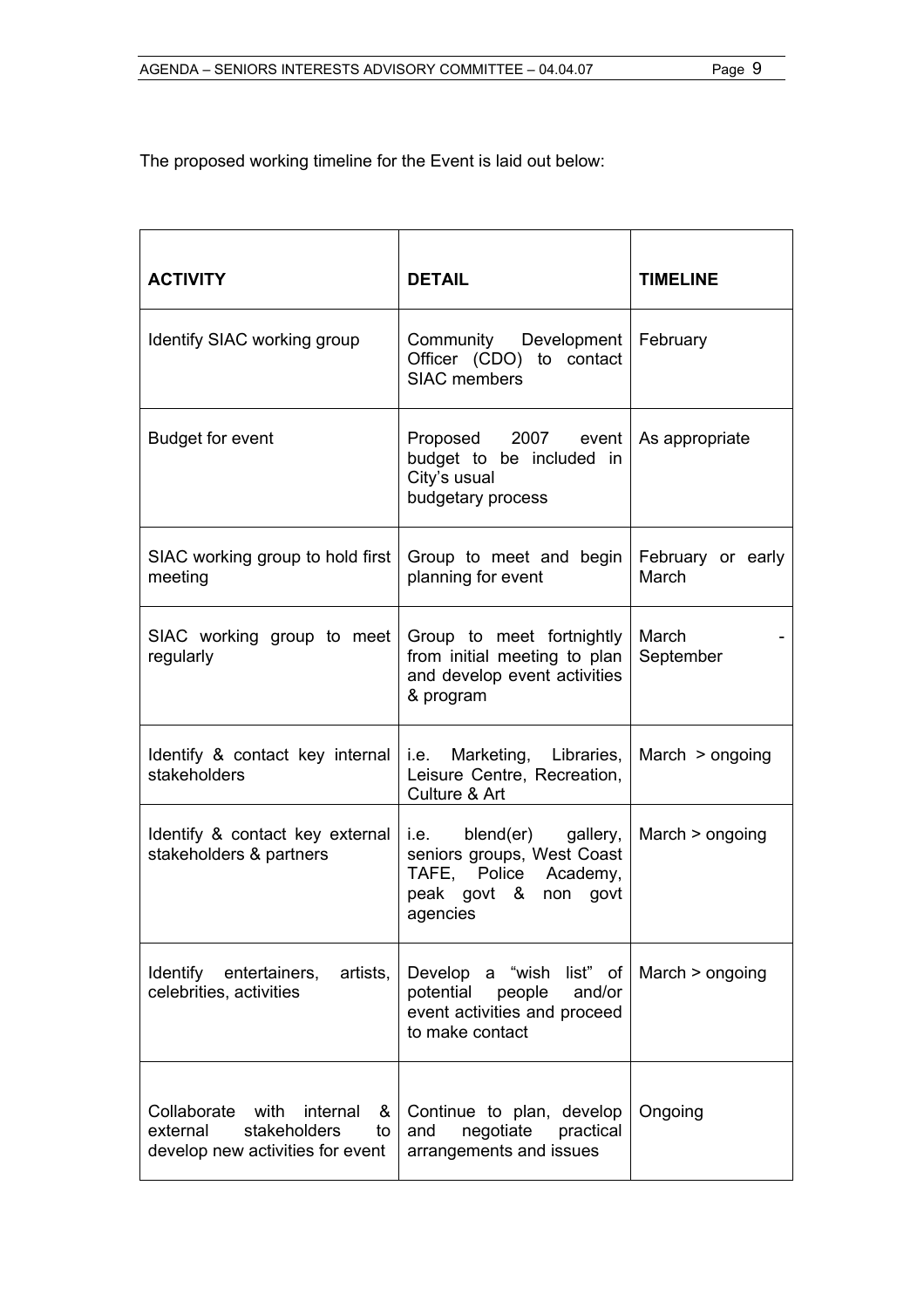| Collaborate with internal<br>&<br>&<br>stakeholders<br>external<br>partners to showcase existing<br>activities or events | Event to be held for 1 or 2<br>weeks between:<br>$10 - 28$ September<br>$15 - 26$ October | Ongoing $>$<br>Event date will be<br>determined at<br>April<br><b>SIAC</b><br>4<br>meeting |
|--------------------------------------------------------------------------------------------------------------------------|-------------------------------------------------------------------------------------------|--------------------------------------------------------------------------------------------|
| Deliver an event to run over<br>one or two weeks.                                                                        | Event to be held for 1 or 2<br>weeks between:<br>$10 - 28$ September<br>$15 - 26$ October | Event date will be<br>determined<br>at<br><b>SIAC</b><br>4<br>meeting<br>April             |
| Report to SIAC                                                                                                           | Provide regular feedback to<br><b>SIAC</b><br>Consult with SIAC<br>as<br>appropriate      | Ongoing                                                                                    |

#### **Link to Strategic Plan:**

The seniors' event is directly linked to the following key focus areas of the City's Strategic Plan:

Community Wellbeing

Outcome:

The City of Joondalup is recognised as a community that values and facilitates Lifelong Learning.

#### Objective 1.1:

To develop, provide and promote a diverse range of lifelong learning opportunities.

Outcome:

The City of Joondalup provides social opportunities that meet community needs.

#### Objective 1.3:

To continue to provide services that meet changing needs of a diverse and growing community

#### **Strategy 1.3.1:**

Provide leisure and recreational activities aligned to community expectations, incorporating innovative opportunities for today's environment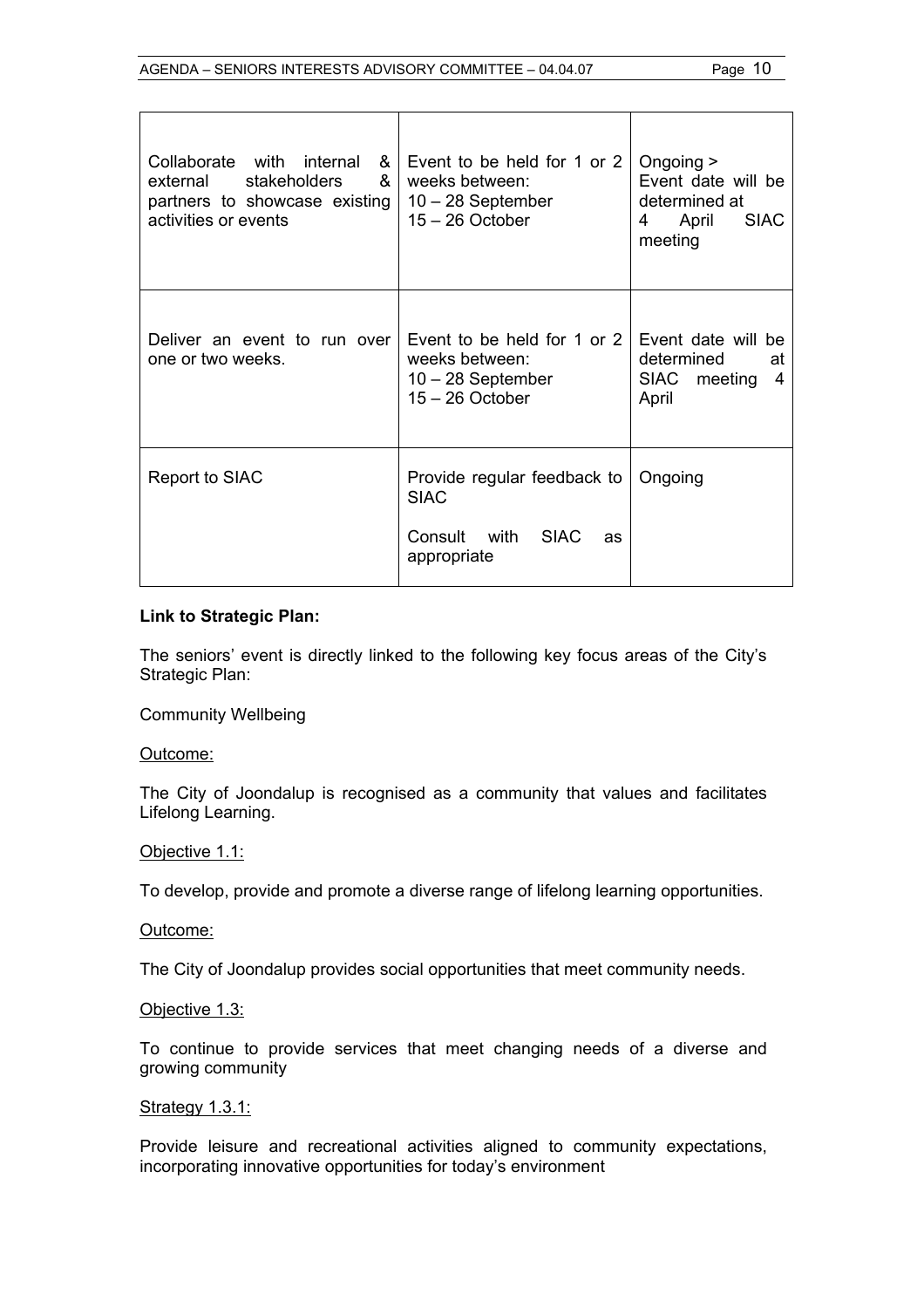#### Strategy 1.3.2:

Provide quality of life opportunities for all community members

#### **Legislation – Statutory Provisions:**

Not Applicable

#### **Financial/Budget Implications:**

Further investigation into the required budget is currently being undertaken. A proposed figure of \$7,600 is included in this report for information.

#### **Policy implications:**

Not Applicable

#### **Regional Significance:**

Not Applicable

#### **Sustainability implications:**

Not Applicable

#### **Consultation:**

Not Applicable

#### **COMMENT**

The proposed event timeline has been developed to guide the SIAC working group in its task of delivering a quality 2007 seniors' event. The working group commenced the planning process in March, with Committee members to endorse a date to deliver the event at this meeting. The reasons for dates suggested for the event have been well documented. Additionally, an event in September or October will allow the working group the time it requires to plan, develop, promote and deliver a quality 2007 event for seniors in the City of Joondalup. The City believes that an event should be held during the week 10-14 September 2007.

#### **ATTACHMENTS**

Attachment 1 - Seniors event objectives Attachment 2 - Proposed Activities Budget

#### **VOTING REQUIREMENTS**

Simple Majority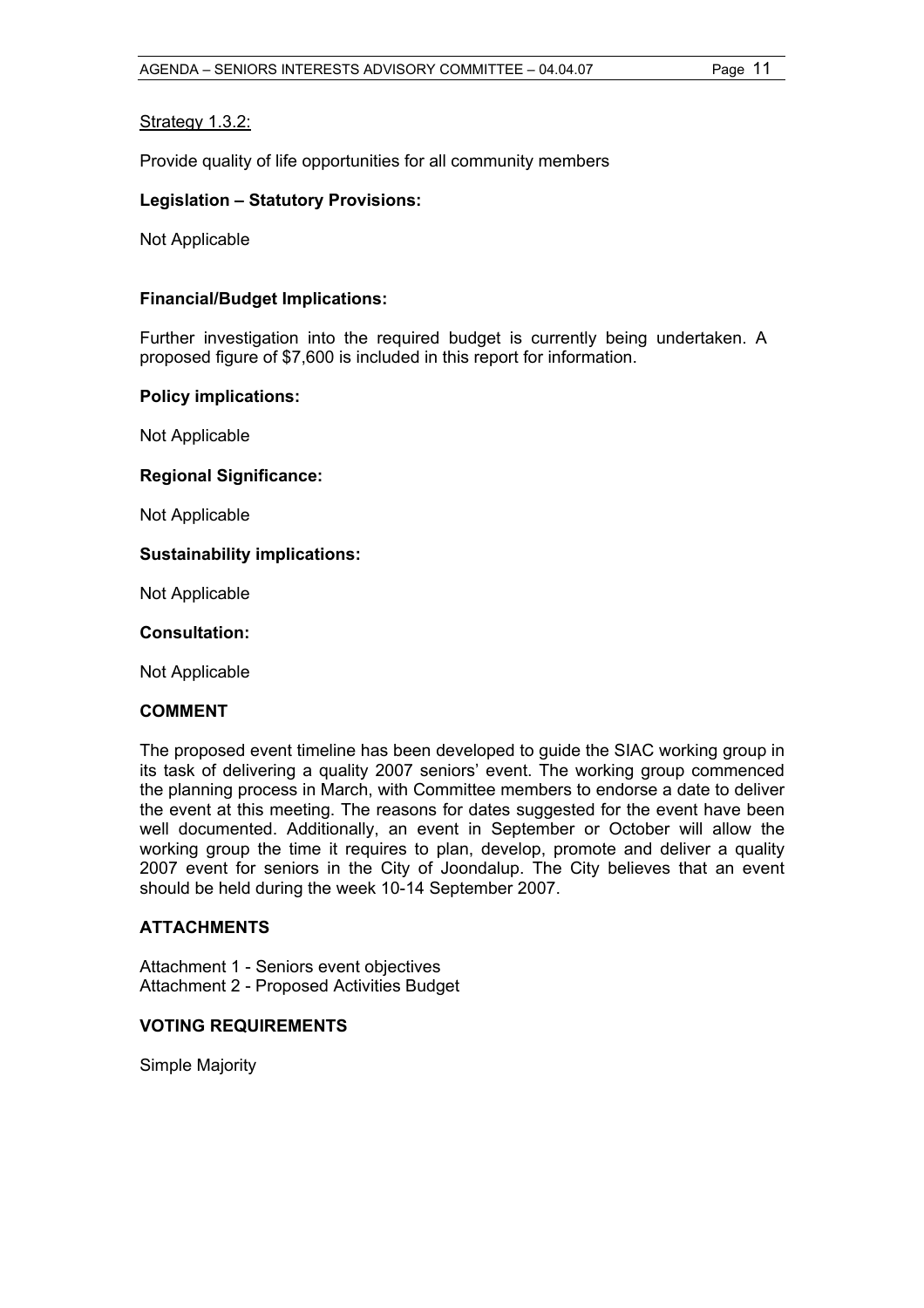#### **RECOMMENDATION**

**That the Seniors Interests Advisory Committee:** 

- **1 NOTES the proposed timeline to plan, develop and deliver the 2007 seniors' event;**
- **2 ENDORSES that the 2007 seniors event be held during 10-14 September 2007.**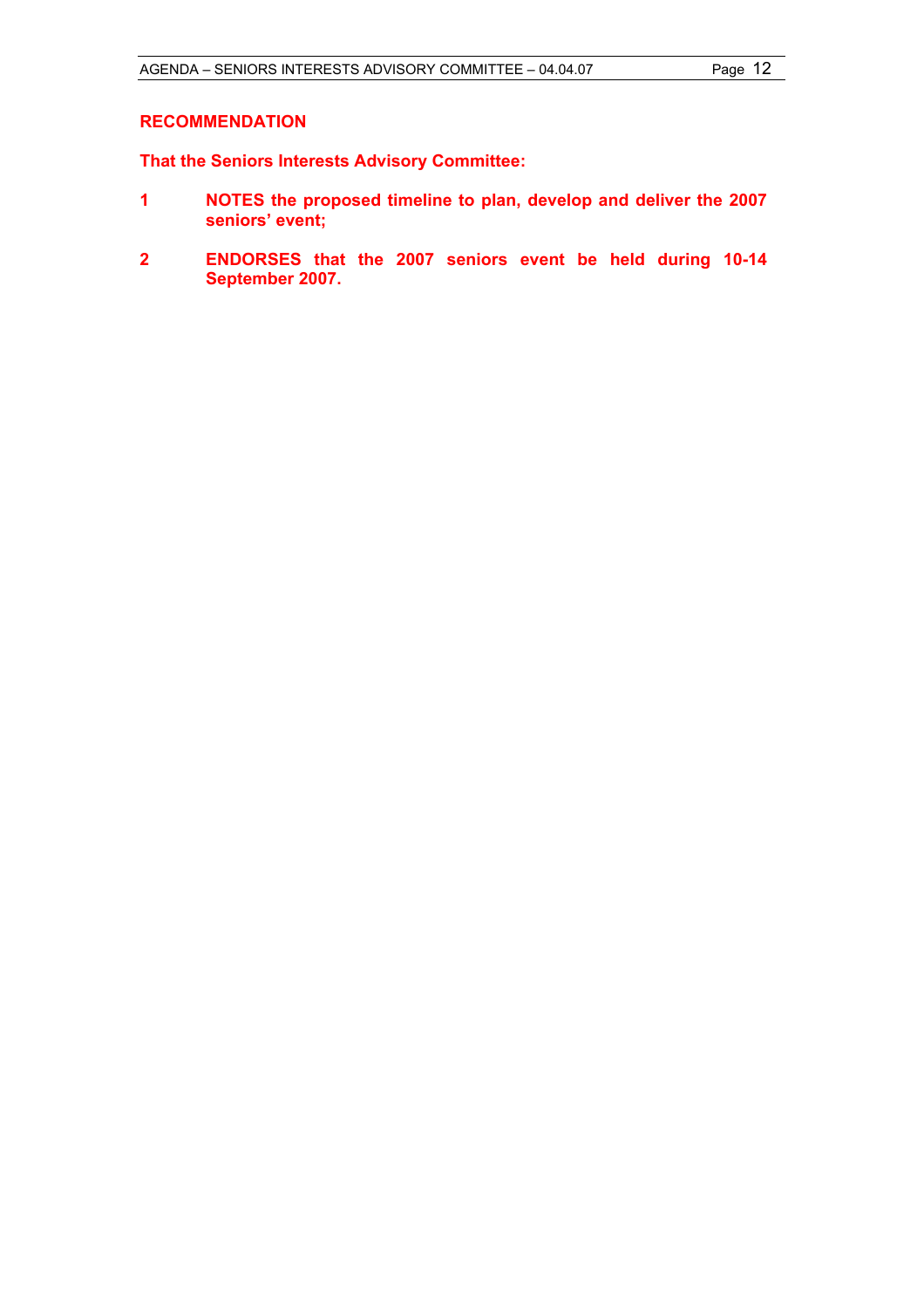# **ITEM 3 ELIGIBILITY FOR SENIORS' PROGRAMS, SERVICES AND PAYMENTS**

**WARD:** All

| <b>RESPONSIBLE</b> | Mr Clayton Higham                         |
|--------------------|-------------------------------------------|
| <b>DIRECTOR:</b>   | <b>Planning and Community Development</b> |

#### **PURPOSE**

To provide the Seniors Interests Advisory Committee (SIAC) with information related to the definition of "a senior" and eligibility for seniors programs, services and payments in general.

\_\_\_\_\_\_\_\_\_\_\_\_\_\_\_\_\_\_\_\_\_\_\_\_\_\_\_\_\_\_\_\_\_\_\_\_\_\_\_\_\_\_\_\_\_\_\_\_\_\_\_\_\_\_\_\_\_\_\_\_\_\_\_\_\_\_

#### **EXECUTIVE SUMMARY**

This report explores the concept of "a senior" in a contemporary local, state and commonwealth government and business context of the provision of general programs, activities, payments and services. It includes information about seniors and the link with age related eligibility criteria.

*It is recommended that the Seniors Interests Advisory Committee NOTES the information provided in this report.* 

#### **BACKGROUND**

Discussion at the SIAC meeting of 7 February 2007, generated interest in the concept of "seniors," specifically, what age determines that someone is "a senior" and in the local context, the link between that and for example the City's Platinum 50+ Program. This report seeks to provide some clarity about the contemporary societal concept of "a senior" as well as other aged related information for people as they grow older.

#### **DETAILS**

Research has determined that there isn't a single definition of "a senior." The concept of who is a senior in terms of age appears to be a very subjective definition based on individuals and their perception of how they see themselves. Additionally, it's a concept that seems to have been adopted by a range of businesses and organisations targeting the significant and growing baby boomer generation, people born from 1946 – 1964. Examples of this can be seen in marketing by lifestyle villages and insurance companies who target the below fifty and fifty-plus age groups.

Even though the fifty-plus age group is included in and marketed as being of senior age and is often included in the older category, sixty is the age generally considered by government, to determine that a person is a senior and is thus eligible to receive government concessions at all levels of government.

Various interpretations appear to be linked to eligibility requirements for: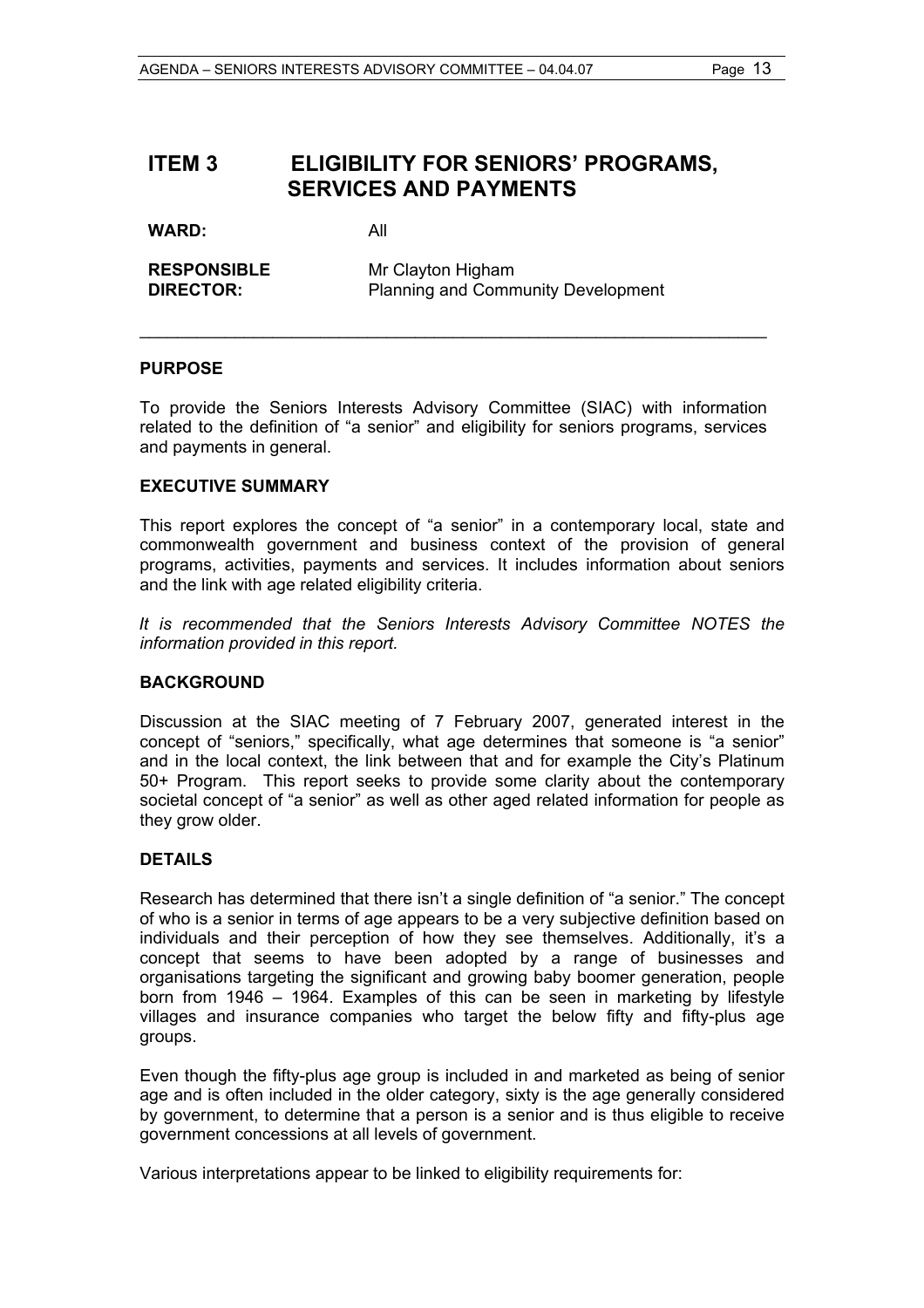- Commonwealth government payments;
- State and commonwealth concession cards:
- State and local government services concessions;
- Membership of non-government "seniors" organisations and programs.

#### **Commonwealth government payments**

People need to meet specific age criteria to qualify for the Aged Pension. For men this is 65 years, whereas currently the women's pension age varies, depending on their date of birth. However, by 2014 the minimum qualifying age for women will be moved to match that of men.

The qualifying age for veterans with qualifying service and a service pension is 60 years for men. The age for women is lower as per above. However by 2013, the qualifying age will be the same for men and women.

The Commonwealth Seniors Health Card (CSHC) gives older people (Aged Pension age) access to a range of concessions including prescription medications and the Telephone Allowance. Many self-funded retirees may be eligible for the CSHC.

#### **State concession cards**

Seniors Cards are available Australia wide to people who are aged 60 years and over and not working full time. Eligibility criteria and benefits vary from state to state. The cards are issued by state and territory governments and enable cardholders to access to a wide range of discounts on commercial and public activities. There are no formal agreements for the use of the WA Seniors card in other states, however some businesses will offer discounts on presentation of the Card.

In Western Australia a WA Seniors Card Discount Directory outlines the extensive range of discounts available.

#### **State and local government services concessions**

To qualify for City of Joondalup Aged Pension rates rebates, ratepayers must possess a valid Centrelink Aged Pension, Veterans Affairs Aged Pension or state Seniors Card, as well as meet other conditions related to property ownership and occupancy.

Eligible seniors receive a 25% concession on a range of services at the City's Leisure Centres. The age criterion for such concessions is sixty years.

The Water Corporation Aged Pension water rebates require possession of a Centrelink Aged Pension, Commonwealth Seniors Health Card or state Seniors Card.

#### **Membership of non-government seniors' organisations and programs**

Two national peak seniors' organisations, Council on The Ageing (WA) CoTA (WA) Inc and National Seniors target people over fifty years. Both organisations see their role as representing and lobbying the views of people over fifty years.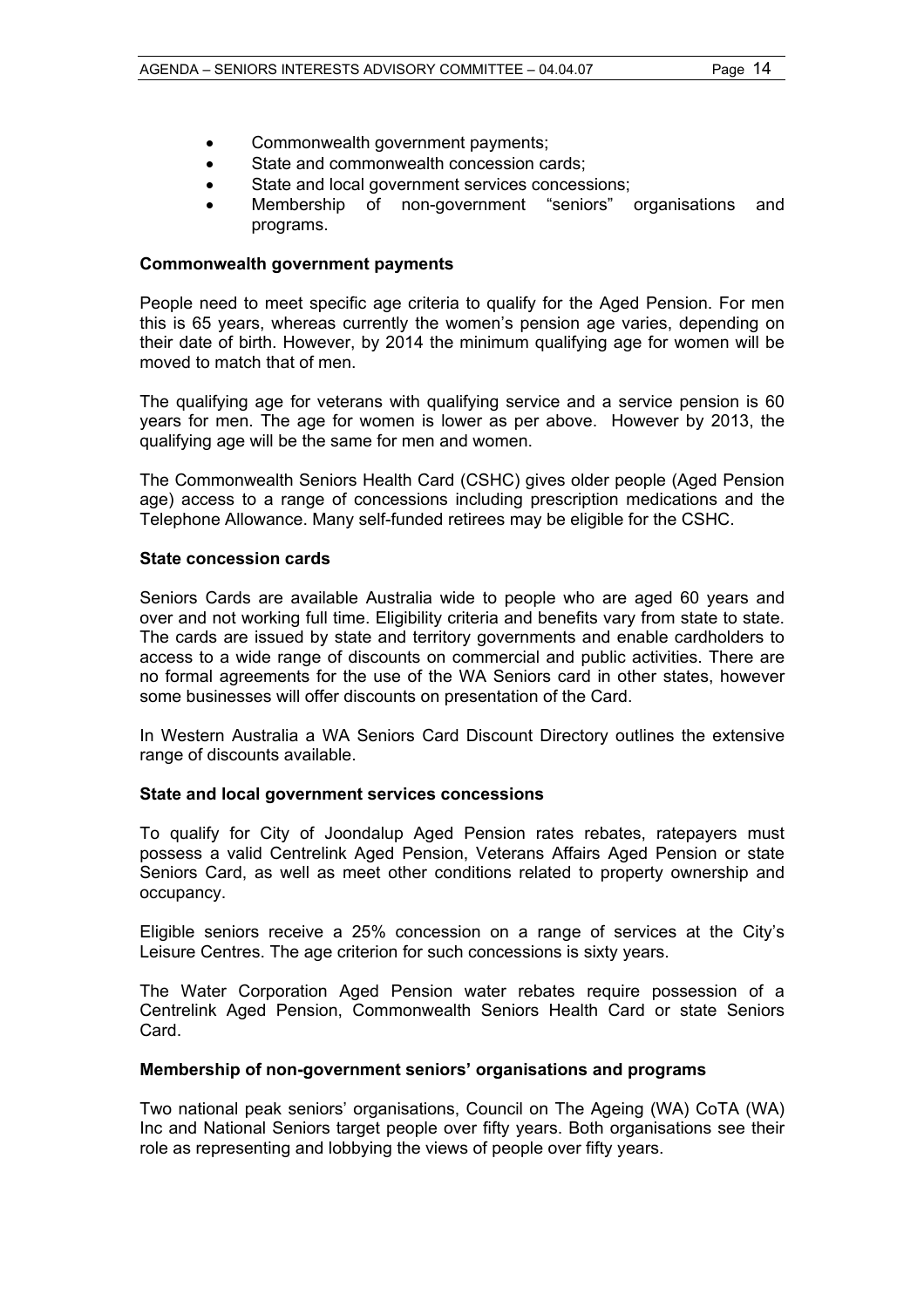Membership of such organisations provides some discounts by businesses.

Examples of programs designed for people aged fifty-plus include:

- The City's Platinum 50+ Adventure Program aims to encourage ongoing participation in leisure activities, with opportunities to try something different within a positive social environment. Eligibility for this subsidised program is that participants are City of Joondalup residents and Leisure Centre members over fifty years. The program does not state that it is for seniors, rather it is for people over fifty years;
- The City's Platinum 50+ Fitness Program is a health and fitness program designed for the fifty-plus age group. City of Joondalup residents who are Seniors Card holders receive an additional 25% discount on membership;
- CoTA's Living Longer Living Stronger program, which maximises opportunities for people over fifty years to engage in affordable quality, results oriented strength training programs.

#### **Link to Strategic Plan:**

This report is linked through the Seniors Plan to the City's Strategic Plan – Community Wellbeing

#### Outcome:

The City of Joondalup is recognised globally as a community that values and facilitates Lifelong Learning

Objective 1.1:

To develop, provide and promote a diverse range of lifelong learning opportunities

Strategy 1.1.3:

Support whole-of-life learning and creation of knowledge opportunities

Outcome:

The City of Joondalup provides social opportunities that meet community needs

Objective 1.3:

To continue to provide services that meet changing needs of a diverse and growing community

Strategy1.3.2:

Provide quality-of-life opportunities for all community members

Strategy 1.3.3: Provide support, information and resources

#### **Legislation – Statutory Provisions:**

Not Applicable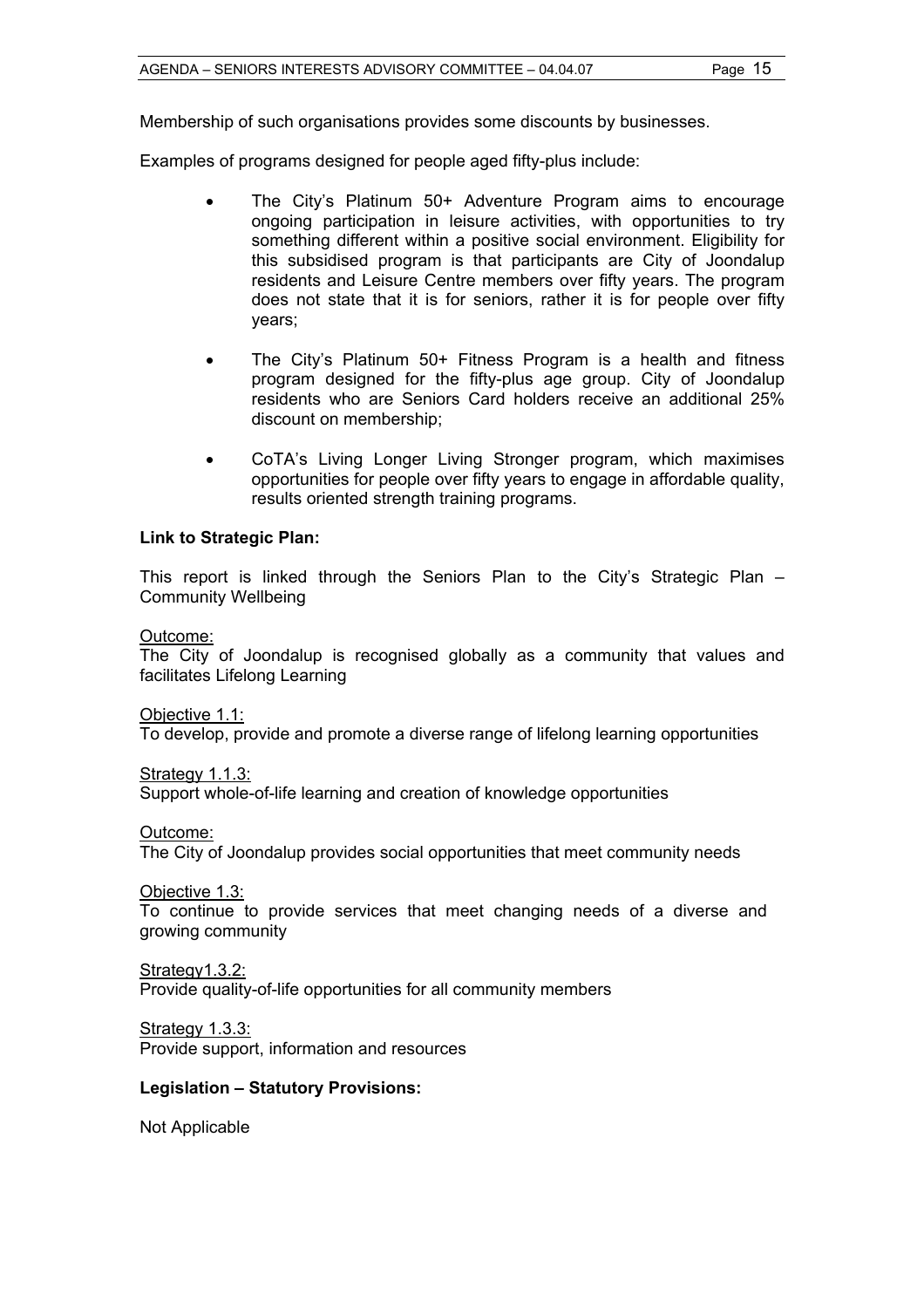#### **Risk Management considerations:**

Not Applicable

#### **Financial/Budget Implications:**

Not Applicable

#### **Policy implications:**

Not Applicable

#### **Regional Significance:**

Not Applicable

#### **Sustainability implications:**

Not applicable

#### **Consultation:**

Not Applicable

#### **COMMENT**

The information provided in this report reinforces the difficulty in trying to articulate a definitive explanation of "a senior." What is clear, is that seniors cannot be categorised into one age group of anyone who has reached a particular age, whether that is fifty or sixty years. Australia wide, government uniformly recognises sixty as the age for eligibility to apply for a state Seniors Card. Other government payments (Aged Pension) are variable and currently differ according to gender, with men being eligible at sixty five years and women's eligibility currently determined according to date of birth. Membership of some peak seniors' organisations targets the fifty-plus age group. Programs and activities within all levels of government may target the fifty-plus age group but not necessarily be called "seniors" activities.

Ultimately it becomes a personal choice for many people. As they move through the life course, they may make philosophical choices about joining a peak seniors' organisation at the age of fifty or not. Similarly, choice, perception of self and various other factors may guide a decision to for example enrol in a program such as Platinum 50+, or live in an over 45's lifestyle village.

#### **ATTACHMENTS**

Not Applicable

#### **VOTING REQUIREMENTS**

Simple Majority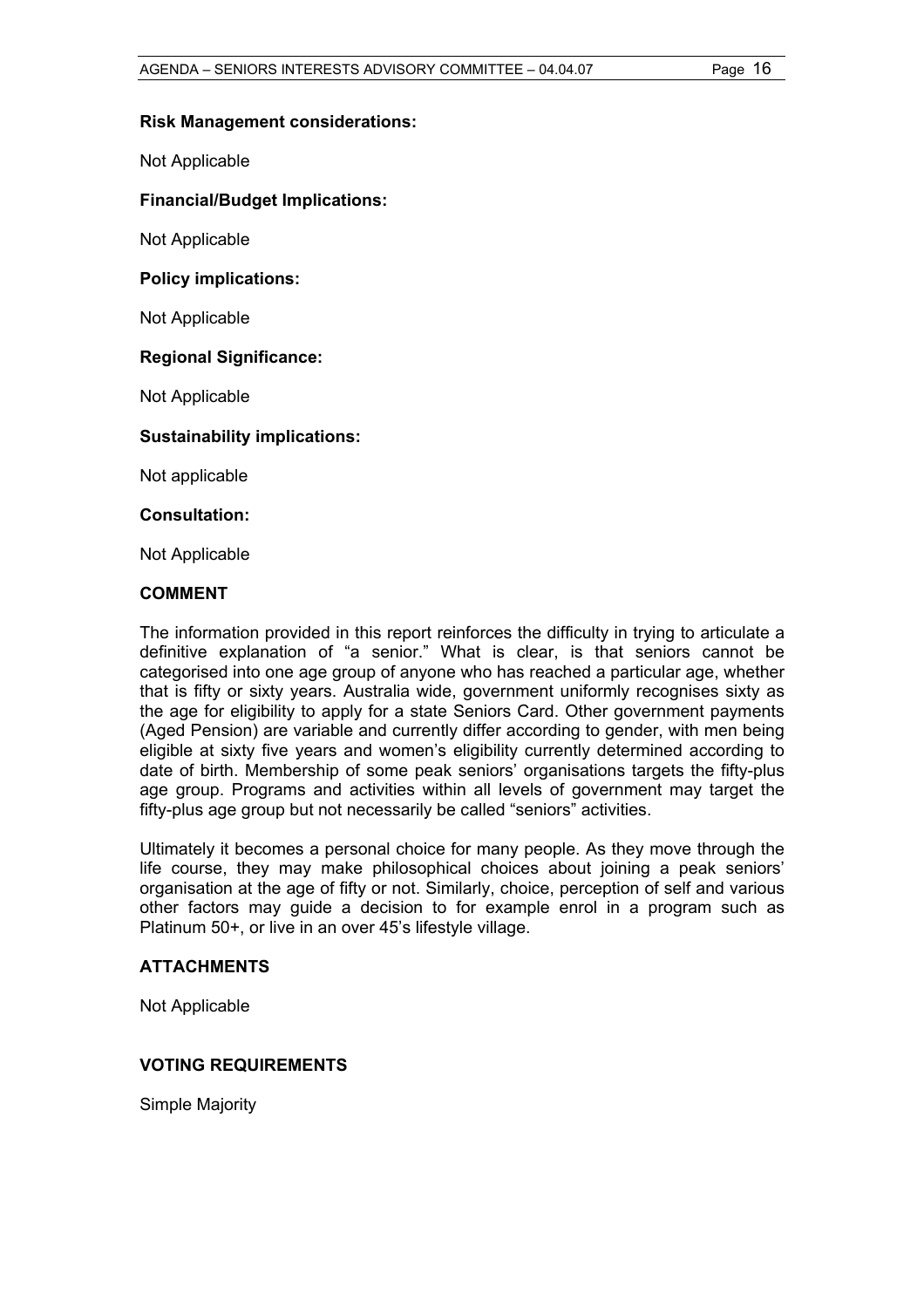#### **RECOMMENDATION**

**That the Seniors Interests Advisory Committee NOTES the information provided in this report.**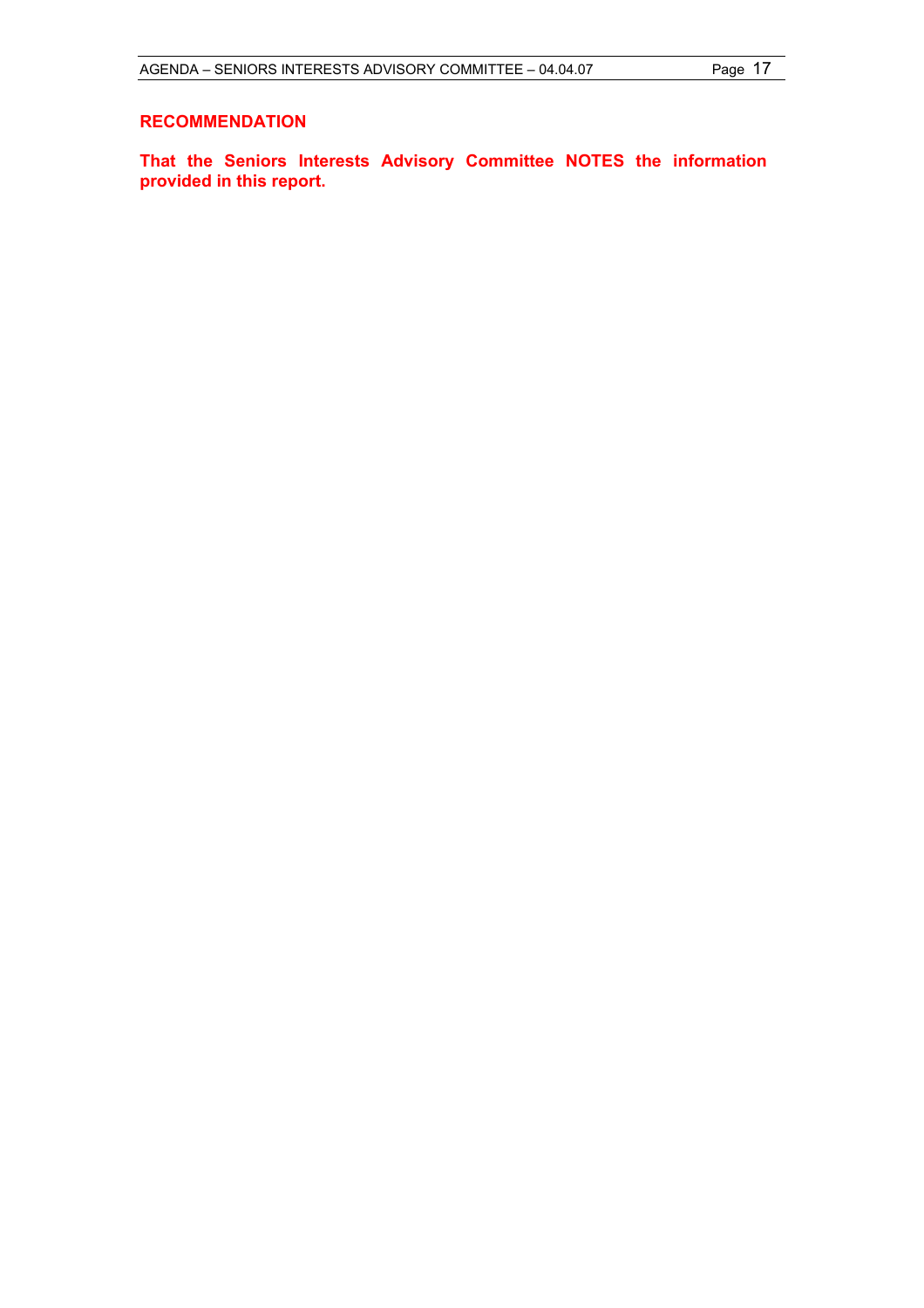## **ITEM 4 PRESENTATION – PLATINUM 50+ ADVENTURE**

**WARD:** All

**RESPONSIBLE** Mr Clayton Higham<br> **DIRECTOR:** Planning and Comm **Planning and Community Development** 

Claire Martin, Program Co-ordinator Craigie Leisure Centre will attend this SIAC meeting to provide the SIAC members with information about the City's Platinum 50+ Adventure Program.

\_\_\_\_\_\_\_\_\_\_\_\_\_\_\_\_\_\_\_\_\_\_\_\_\_\_\_\_\_\_\_\_\_\_\_\_\_\_\_\_\_\_\_\_\_\_\_\_\_\_\_\_\_\_\_\_\_\_\_\_\_\_\_\_\_\_\_

Platinum 50+ promotes enjoying leisure through a broad range of activities, which include: practical lifestyle workshops through to adventures and challenges. The program's activities are chosen to encourage ongoing participation and the opportunity to try something a bit different in a social environment.

The program is for City of Joondalup residents and Leisure Centre members aged fifty years and over. Activities cost \$8.00 per person per activity.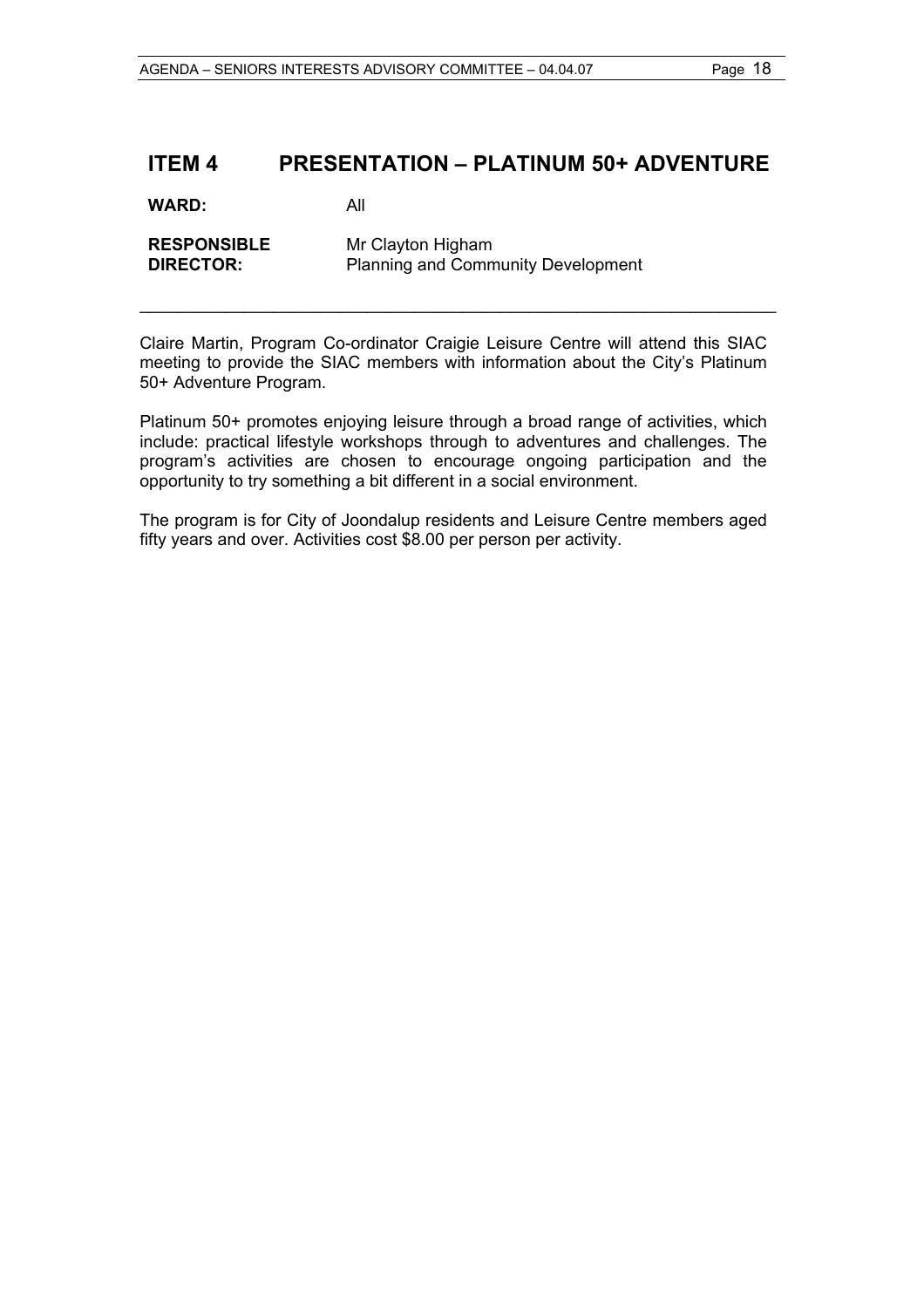

# **APPENDICES FOR AGENDA OF SENIORS INTERESTS ADVISORY COMMITTEE 4 APRIL 2007**

| <b>ITEM</b>       | TITLE                                                                                                                                                                  | <b>APPENDIX</b> | <b>PAGE</b> |
|-------------------|------------------------------------------------------------------------------------------------------------------------------------------------------------------------|-----------------|-------------|
| Item 1            | <b>Seniors Interests Advisory Committee</b><br><b>Industry Representative Nominations -</b><br><b>Nomination Forms</b>                                                 |                 |             |
| Item <sub>2</sub> | <b>Seniors: The Art of Ageing</b><br>2007 Seniors Event<br>Attachment 1 - Seniors Event objectives<br>Attachment 2 - Proposed Activities<br>$\bullet$<br><b>Budget</b> | 2               | 2           |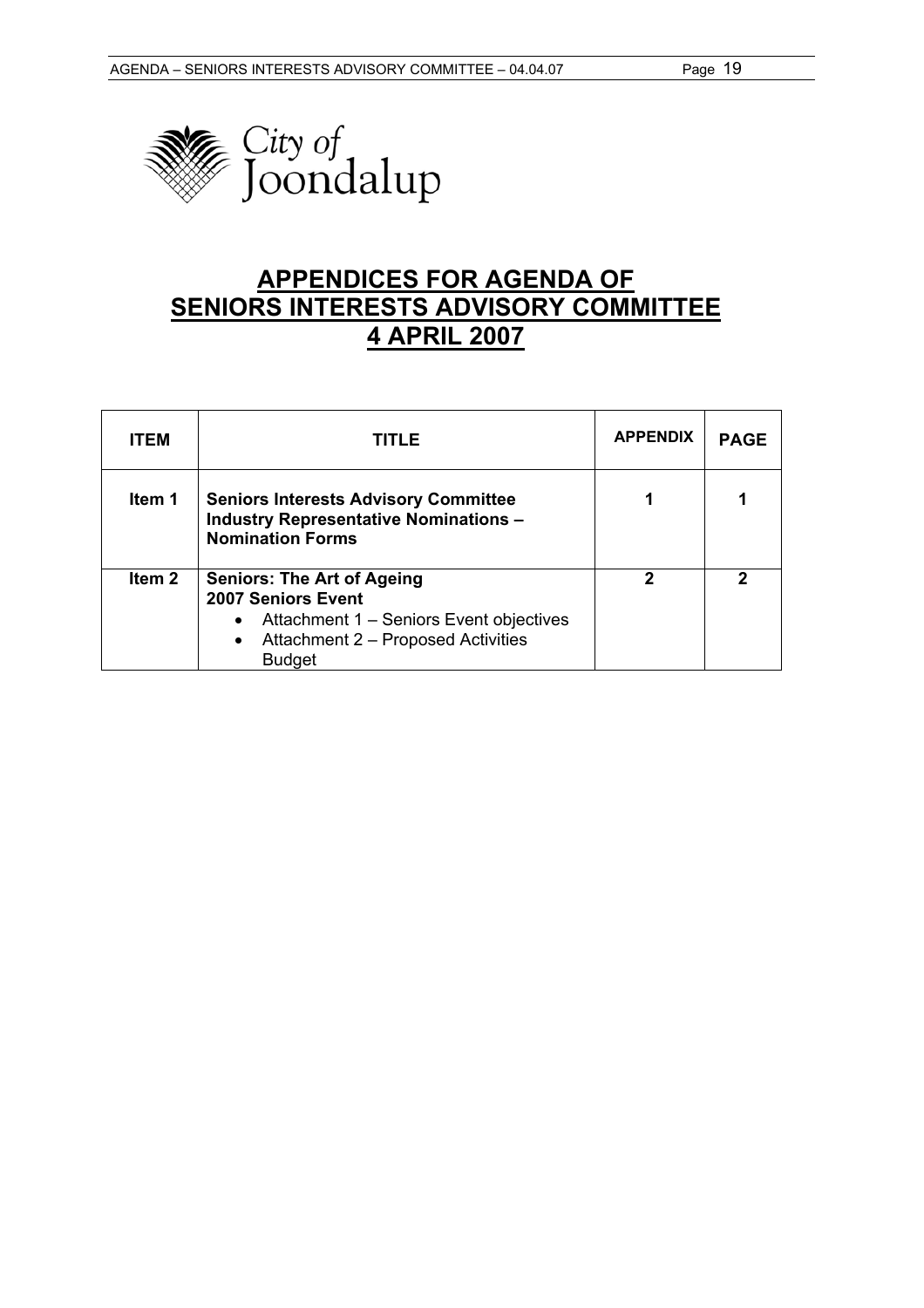#### **APPENDIX 1**

**ATTACHMENT 1** 

## **Seniors Interests Advisory Committee**

**Industry Representative Nominations** 

### **Nominees**

| Maria Bunn     | <b>Multicultural Aged Care Service WA</b>                                  |
|----------------|----------------------------------------------------------------------------|
| Lynda Waterman | Independent Living Centre Commonwealth Respite &<br><b>Carelink Centre</b> |
| Peter Boam     | WA Retirement Complexes Residents Association                              |

Background information provided by nominees, including responses to two questions on the Nomination Form, will be distributed to Seniors Interests Advisory Committee (SIAC) members at the SIAC meeting on 4 April 2007.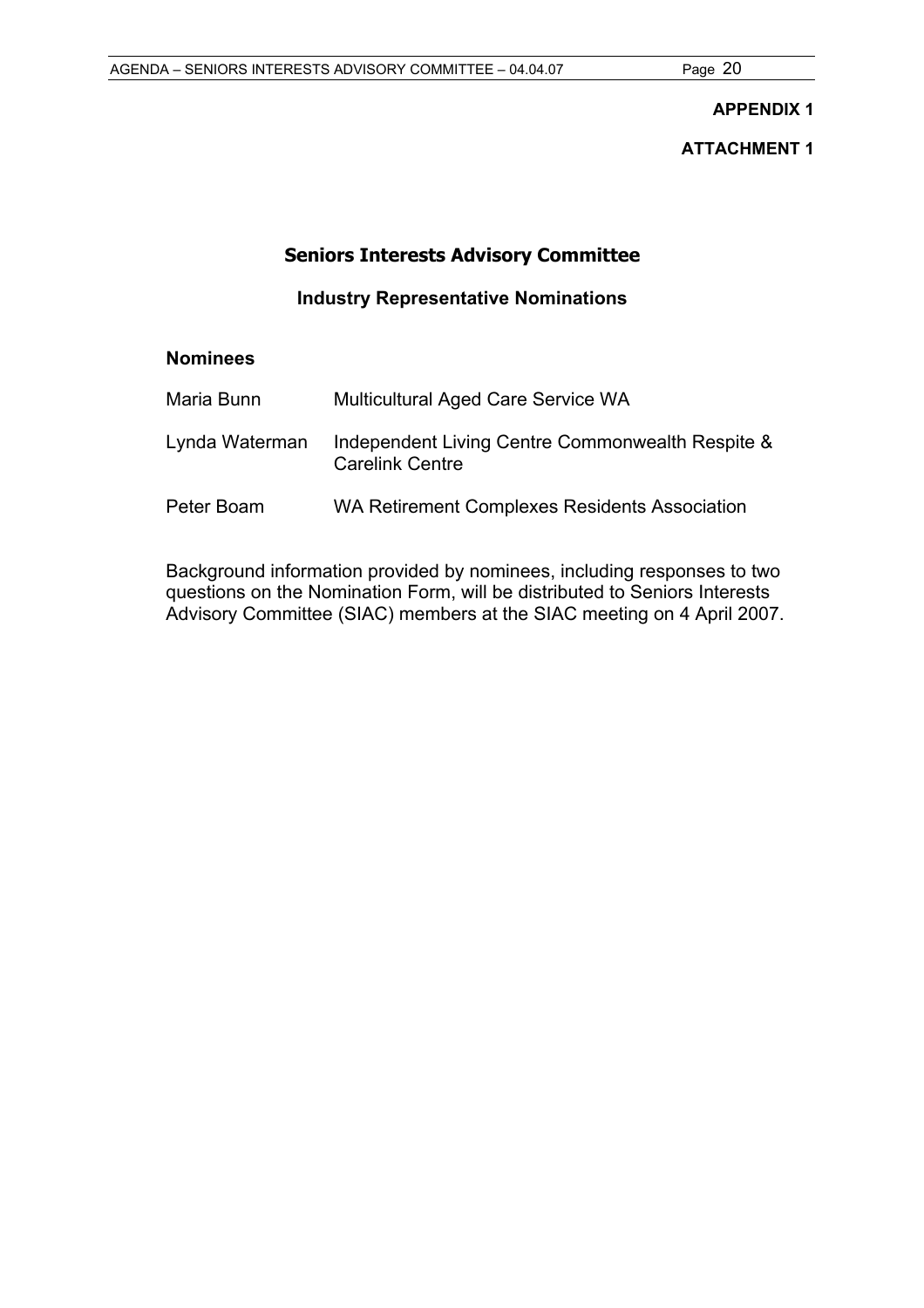#### **APPENDIX 2**

### **ATTACHMENT 1**

"Seniors: The Art of Ageing"

Objectives:

- To promote civic, physical, social, cultural, economic and spiritual connectedness and participation of seniors in the community, which includes life long learning, leisure, recreation, safety (community, home, personal), culture & art, access to information (financial, support services etc), entertainment, volunteering and so on;
- To have a name which has been identified by the Seniors Interests Advisory Committee which captures the theme and which will appeal to the target group;
- To be held over one week to enable the City to hold a range of activities and events, so that seniors attend particular events of interest;
- To take place in various venues throughout the City, to be more accessible and community based;
- To offer a range of speakers / presenters / facilitators who will provide information on issues identified by the Committee;
- To showcase or link in with existing activities and groups in the community;
- To involve external partnerships with appropriate agencies to provide relevant information and activities for seniors;
- To include internal partnerships with appropriate City areas, working in partnership with Library & Information Services, Culture & Arts, Leisure, Joondalup Volunteer Centre, Recreation, Marketing, Customer Service;
- To provide entertainment by / for seniors linked with positive active ageing theme;
- To provide opportunities for entertainment and other activities that encourage intergenerational links;
- To provide opportunities for seniors to participate in cultural and arts activities as identified by the Committee and the working party;
- To be inclusive and accessible i.e. for people with disabilities, Culturally and Linguistically Diverse people and Aboriginal people.